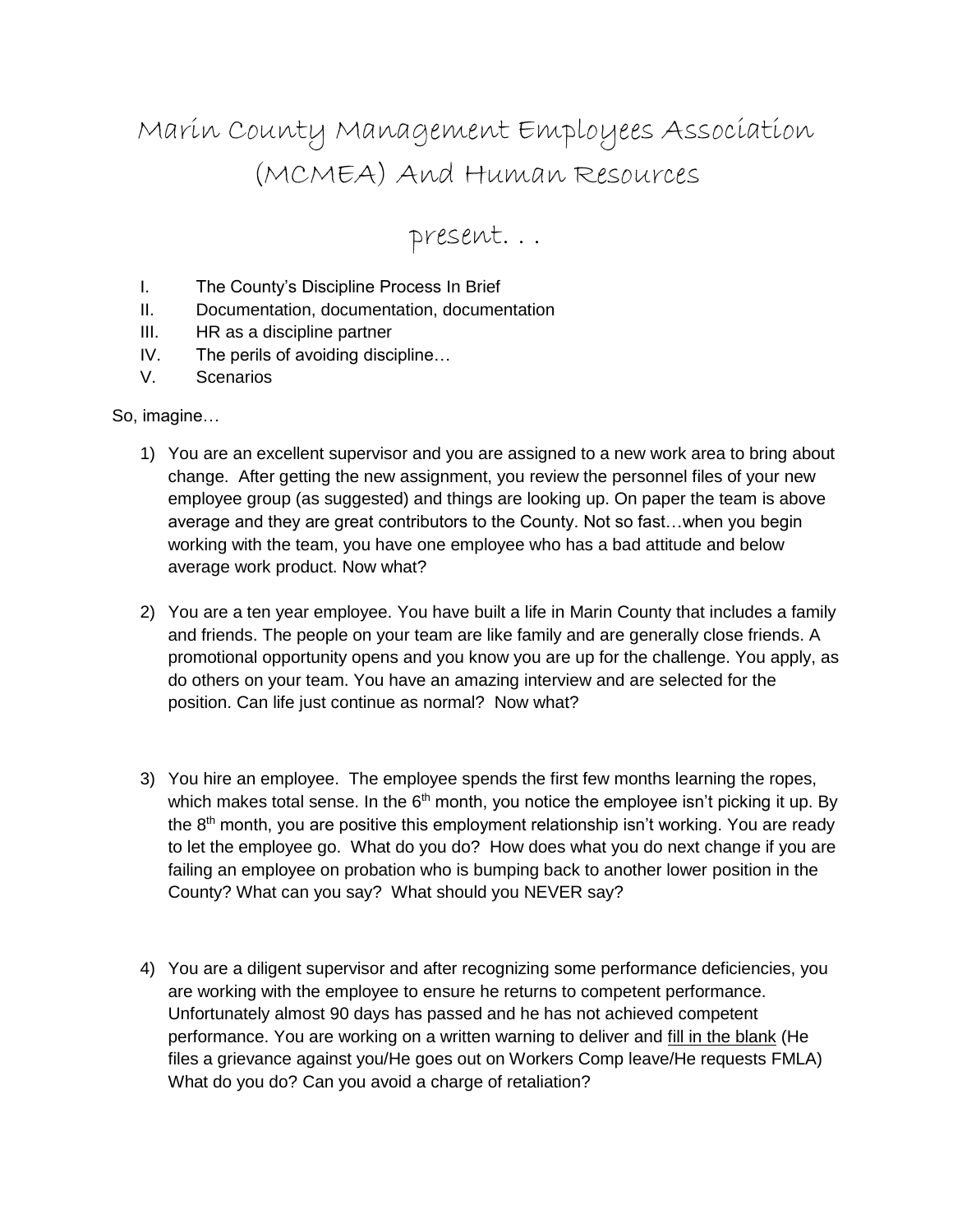5) An employee walks into your office and complains about the existing "Hostile Work Environment" explaining that her co-worker talks loudly and aggressively. What do you do?

.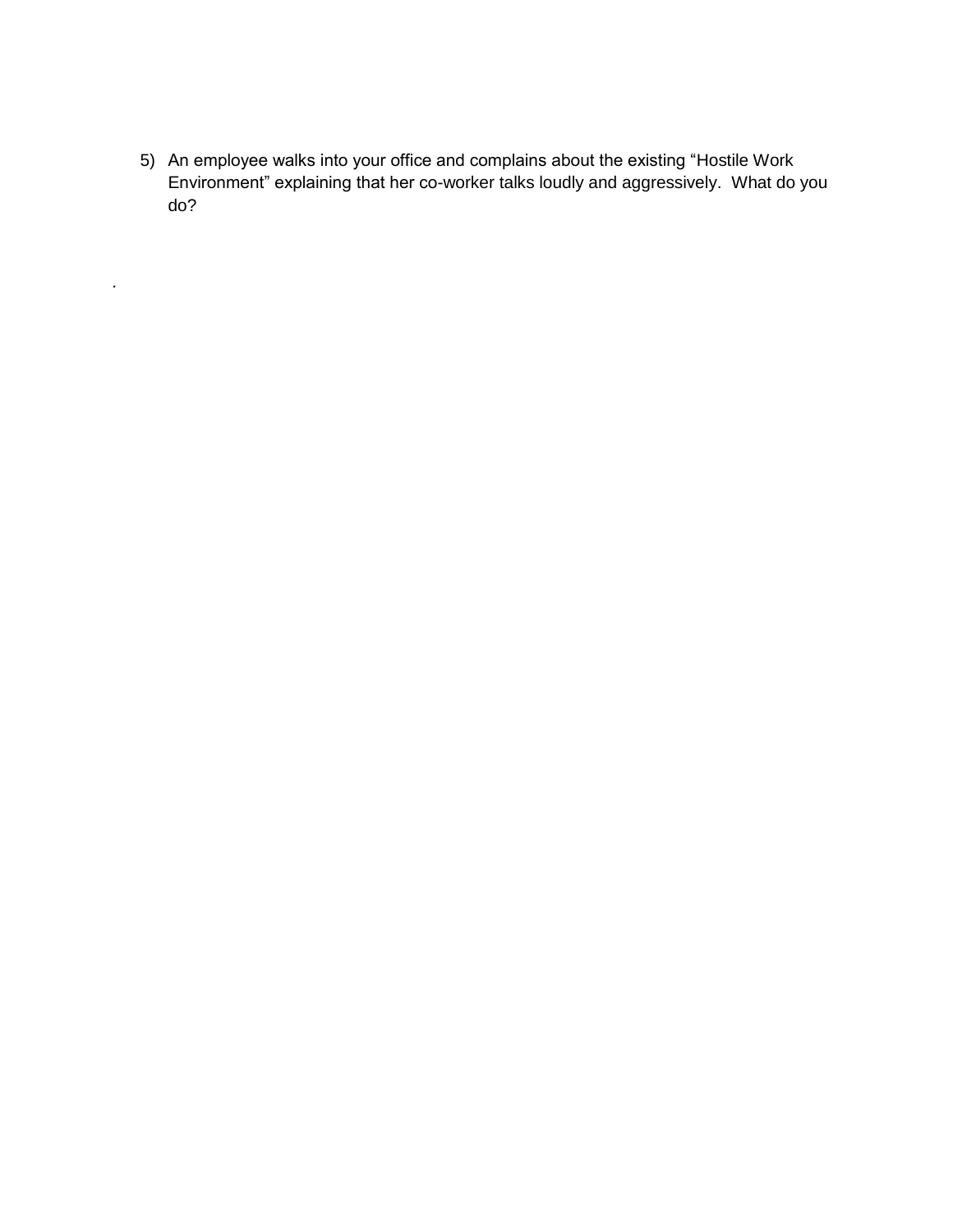#### PMR Cheat Sheet

PMR 1 Purpose and Authority

PMR 2 Definitions

PMR 3 Personnel Commission

PMR 4- Employee Relations Resolution

PMR 20- Standards of Conduct including: County Code of Ethics, conflict of interest, Outside Employment, Political Activity, Drug and Alcohol Use, Disaster Service Worker

#### PMR 21- Anti

Harassment/Discrimination/Retaliation- This PMR includes supervisor obligations and all the forms a supervisor needs to fill out if they witness or discrimination/harassment/retaliation is reported to the supervisor

PMR 22- DOT Drug and Alcohol Policy

PMR 23: Electronic Media: Appropriate use of computers, e-mail, and internet

PMR 24: Grievance procedure: This grievance procedure only covers unrepresented employees and labor contracts that specifically state that PMR 24 governs. Otherwise, the labor agreement controls.

PMR 25: Whistleblower Procedure

PMR 26: Workplace Safety and Violence in the Workplace: Identifies supervisor responsibilities

PMR 27: Telework Defines eligibility and authorization approval process.

PMR 30: Recruitment and Application Process How an applicant applies for a position with the County of Marin

PMR 31: Examination process Rules of testing and the appeal process for applicants who don't pass the test.

PMR 32: Certification Process How a list gets certified by Human Resources

PMR 33: Selection and Offer of Employment How an offer is made and the appeal form for a selection appeal

PMR 34: Appointment and Orientation Describes the types of appointments including regular hire, seasonal, emergency etc…

PMR 35: Probation Period Every County employee who is under the civic service rules has the equivalent of a one year probationary period.

PMR 36: Reemployment Describes how an employee is reemployed after layoff or resignation.

PMR 40: Position Classification System Describes the classification system and how changes are made.

PMR 41: Compensation details compensation setting in the County of Marin

PMR 42 Benefits

PMR 43: Performance Planning and Evaluation Mandates evaluations for regular hire employees on a yearly basis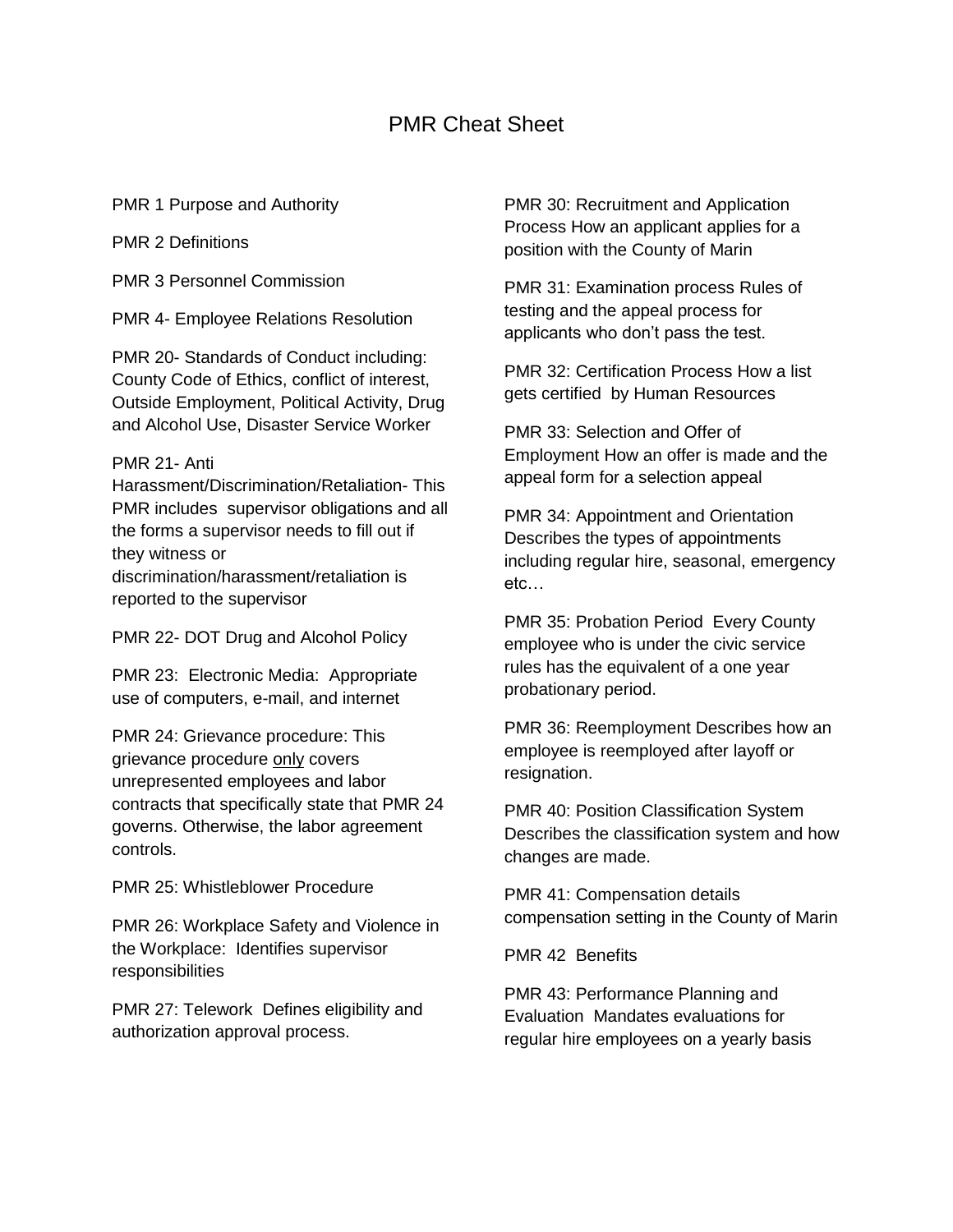PMR 44: Leaves of Absence Describes leaves including FMLA, School visit leave, Vacation etc… All time away from the employee's job must be reported using one of these leave types. Questions should be forwarded to the Leave Coordinator in HR

PMR 45: Transfer and Voluntary Demotion

PMR 46 Personnel Records and Files Describes what may be maintained in employee files, including the Personnel File, Medical File, and Supervisor Working file

PMR 47 Employee Discipline: States all of the reasons an employee can/may/shall be disciplined

PMR 48: Non-Disciplinary Separation From Employment Includes topics such as layoff, job abandonment and mental incapacity. Layoff provisions in MOUs govern the process for that labor group

PMR 49: Reasonable Accommodation Do NOT engage in reasonable accommodation alone. If an employee indicates a medical condition which may affect his/her ability to perform the work, CALL HR (Employee Relations) Accommodation needs to be a formal process.